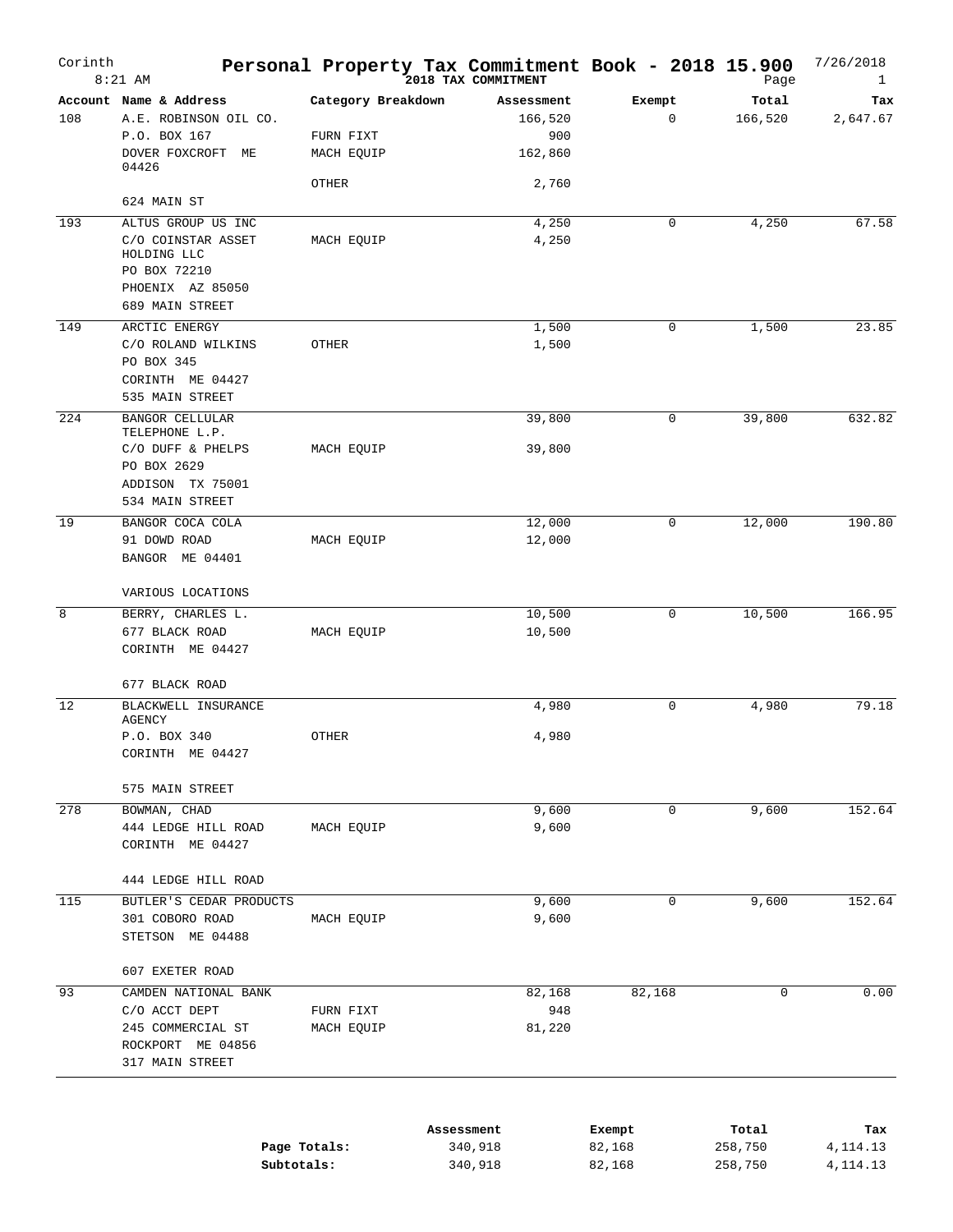| Corinth | $8:21$ AM                                                                                                                       |                                  | Personal Property Tax Commitment Book - 2018 15.900<br>2018 TAX COMMITMENT |                     | Page             | 7/26/2018<br>2   |
|---------|---------------------------------------------------------------------------------------------------------------------------------|----------------------------------|----------------------------------------------------------------------------|---------------------|------------------|------------------|
| 15      | Account Name & Address<br>CASAVANT, JULIEN J.<br>CASAVANT, DIANE J.<br>163 RIDGE ROAD<br>CORINTH ME 04427<br>163 RIDGE RD       | Category Breakdown<br>MACH EQUIP | Assessment<br>69,000<br>69,000                                             | Exempt<br>0         | Total<br>69,000  | Tax<br>1,097.10  |
| 242     | CHALKLEY, MATTHEW<br>230 MAIN STREET<br>CORINTH ME 04427                                                                        | MACH EQUIP                       | 19,200<br>19,200                                                           | 0                   | 19,200           | 305.28           |
|         | 230 MAIN STREET                                                                                                                 |                                  |                                                                            |                     |                  |                  |
| 135     | CHARLIE, JR. INC.<br>1077 MAIN STREET<br>CORINTH ME 04427                                                                       | MACH EQUIP                       | 19,260<br>19,260                                                           | 0                   | 19,260           | 306.23           |
|         | 1047 MAIN ST                                                                                                                    |                                  |                                                                            |                     |                  |                  |
| 237     | CISCO SYSTEMS CAPITAL<br>CORP<br>C/O PROPERTY TAX<br>ALLIANCE INC<br>PO BOX 311746<br>NEW BRAUNFELS TX 78131<br>689 MAIN STREET | MACH EQUIP                       | 6,720<br>6,720                                                             | 0                   | 6,720            | 106.85           |
| 174     | CIT GROUP, INC<br>C/O RYAN, LLC<br>PO BOX 460709<br>HOUSTON TX 77056<br>689 MAIN                                                |                                  | $\mathbf 0$                                                                | 0                   | 0                | 0.00             |
| 209     | COMMUNITY PHARMACY                                                                                                              |                                  | 9,100                                                                      | 0                   | 9,100            | 144.69           |
|         | 689 MAIN STREET<br>CORINTH ME 04427                                                                                             | MACH EQUIP                       | 9,100                                                                      |                     |                  |                  |
|         | 689 MAIN STREET                                                                                                                 |                                  |                                                                            |                     |                  |                  |
| 148     | CORINTH HEALTH &<br>FITNESS<br>C/O PATRICIA DEARBORN<br>P.O. BOX 108<br>CORINTH ME 04427<br>2 VILLAGE DRIVE                     | MACH EQUIP                       | 23,710<br>23,710                                                           | 0                   | 23,710           | 376.99           |
| 143     | CORINTH MARKET, INC.                                                                                                            |                                  | 581,341                                                                    | 0                   | 581,341          | 9,243.32         |
|         | 689 MAIN STREET                                                                                                                 | FURN FIXT                        | 1,500                                                                      |                     |                  |                  |
|         | CORINTH ME 04427                                                                                                                | MACH EQUIP                       | 572,741                                                                    |                     |                  |                  |
|         | 689 MAIN STREET                                                                                                                 | OTHER                            | 7,100                                                                      |                     |                  |                  |
| 47      | CORINTH PELLETS, LLC<br>PO BOX 287<br>SOLON ME 04979                                                                            | MACH EQUIP                       | 5,948,940<br>5,948,940                                                     | 5,948,940           | 0                | 0.00             |
|         | 74 HOB ROAD                                                                                                                     |                                  |                                                                            |                     |                  |                  |
| 217     | CORINTH VILLAGE<br>CREAMERY<br>PO BOX 137<br>CORINTH ME 04427                                                                   | MACH EQUIP                       | 19,000<br>19,000                                                           | 0                   | 19,000           | 302.10           |
|         | 422 MAIN STREET                                                                                                                 |                                  |                                                                            |                     |                  |                  |
|         | Page Totals:                                                                                                                    |                                  | Assessment<br>6,696,271                                                    | Exempt<br>5,948,940 | Total<br>747,331 | Tax<br>11,882.56 |

**Subtotals:** 7,037,189 6,031,108 1,006,081 15,996.69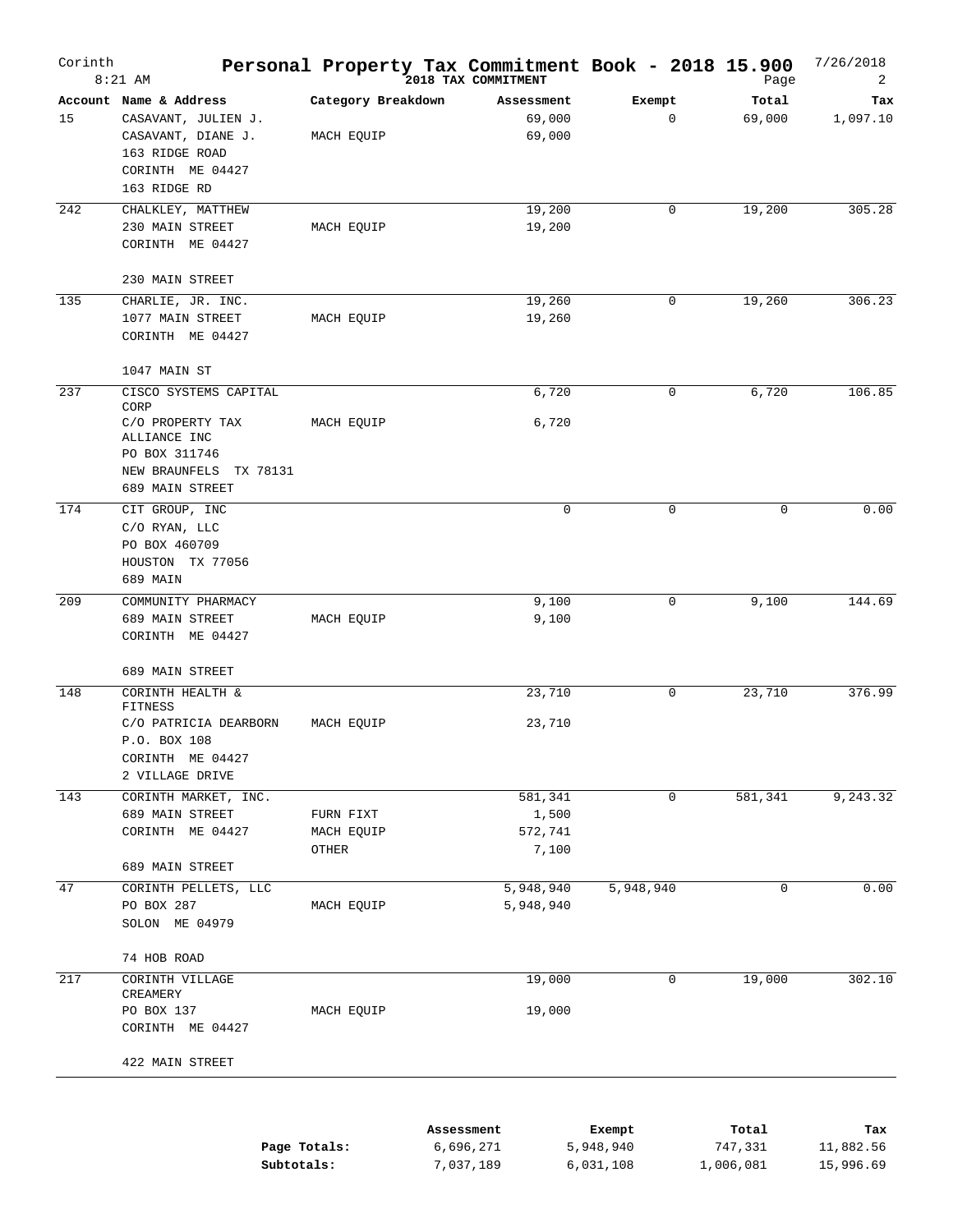| Corinth | $8:21$ AM                                                                                                      |                                  | Personal Property Tax Commitment Book - 2018 15.900 |                              |   | Page                          | 7/26/2018<br>3               |
|---------|----------------------------------------------------------------------------------------------------------------|----------------------------------|-----------------------------------------------------|------------------------------|---|-------------------------------|------------------------------|
| 200     | Account Name & Address<br>CORMIER, RICHARD J.<br>151 PUDDLEDOCK ROAD<br>CORINTH ME 04427                       | Category Breakdown<br>MACH EQUIP | Assessment<br>17,000<br>17,000                      | Exempt                       | 0 | Total<br>17,000               | Tax<br>270.30                |
|         | 151 PUDDLEDOCK ROAD                                                                                            |                                  |                                                     |                              |   |                               |                              |
| 267     | CSC SERVICEWORKS, INC.<br>C/O RYAN TAX COMPLIANCE MACH EQUIP<br>SERVICES,<br>PO BOX 460049<br>HOUSTON TX 77056 |                                  | 475<br>475                                          |                              | 0 | 475                           | 7.55                         |
| 83      | DAY, EUGENE<br>D/B/A THE COUNTRYSIDE<br>RESTAURANT                                                             | FURN FIXT                        | 41,260<br>11,560                                    |                              | 0 | 41,260                        | 656.03                       |
|         | 118 DAY ROAD<br>GARLAND ME 04939<br>98 MAIN ST                                                                 | MACH EQUIP                       | 29,700                                              |                              |   |                               |                              |
| 273     | DE LAGE LANDEN                                                                                                 |                                  | 7,490                                               | 7,490                        |   | 0                             | 0.00                         |
|         | FINANCIAL SERVICES,<br><b>INC</b><br>1111 OLD EAGLE SCHOOL<br>ROAD,<br>WAYNE PA 19087<br>575 MAIN STREET       | MACH EQUIP                       | 7,490                                               |                              |   |                               |                              |
| 280     | DELL EQUIPMENT FUNDING                                                                                         |                                  | 1,240                                               | 1,240                        |   | $\mathbf 0$                   | 0.00                         |
|         | LP<br>ATTN: PROPERTY TAX DEPT<br>ON DELL WAY, RR1-35<br>ROUND ROCK TX 78682<br>689 MAIN STREET                 | OTHER                            | 1,240                                               |                              |   |                               |                              |
| 29      | DILLON, PAUL O.<br>P.O. BOX 346<br>CORINTH ME 04427                                                            | FURN FIXT                        | 4,250<br>4,250                                      |                              | 0 | 4,250                         | 67.58                        |
|         | 284 MAIN ST                                                                                                    |                                  |                                                     |                              |   |                               |                              |
| 69      | DIRECTV, LLC<br>ATTN PROPERTY TAX DEPT<br>1010 PINE, 9E-L-01<br>ST. LOUIS MO 63101<br>DIRECTV, LLC             | MACH EQUIP                       | 10,100<br>10,100                                    |                              | 0 | 10,100                        | 160.59                       |
| 151     | DISH NETWORK, LLC<br>DISH NETWORK<br>PO BOX 6623<br>ENGLEWOOD CO 80155                                         | OTHER                            | 15,190<br>15,190                                    |                              | 0 | 15,190                        | 241.52                       |
| 222     | DISHNET SATELLITE                                                                                              |                                  | 775                                                 |                              | 0 | 775                           | 12.32                        |
|         | BROADBAND LLC<br>PO BOX 6623<br>ENGLEWOOD CO 80155                                                             | MACH EQUIP                       | 775                                                 |                              |   |                               |                              |
|         | VARIOUS PLACES                                                                                                 |                                  |                                                     |                              |   |                               |                              |
| 116     | DOW JR, JEFFREY B.<br>DOWS SHINGLE MILL<br>547 MUDGETT ROAD<br>CORINTH ME 04427<br>547 MUDGETT ROAD            | MACH EQUIP                       | 57,500<br>57,500                                    |                              | 0 | 57,500                        | 914.25                       |
|         | Page Totals:<br>Subtotals:                                                                                     |                                  | Assessment<br>155,280<br>7,192,469                  | Exempt<br>8,730<br>6,039,838 |   | Total<br>146,550<br>1,152,631 | Tax<br>2,330.14<br>18,326.83 |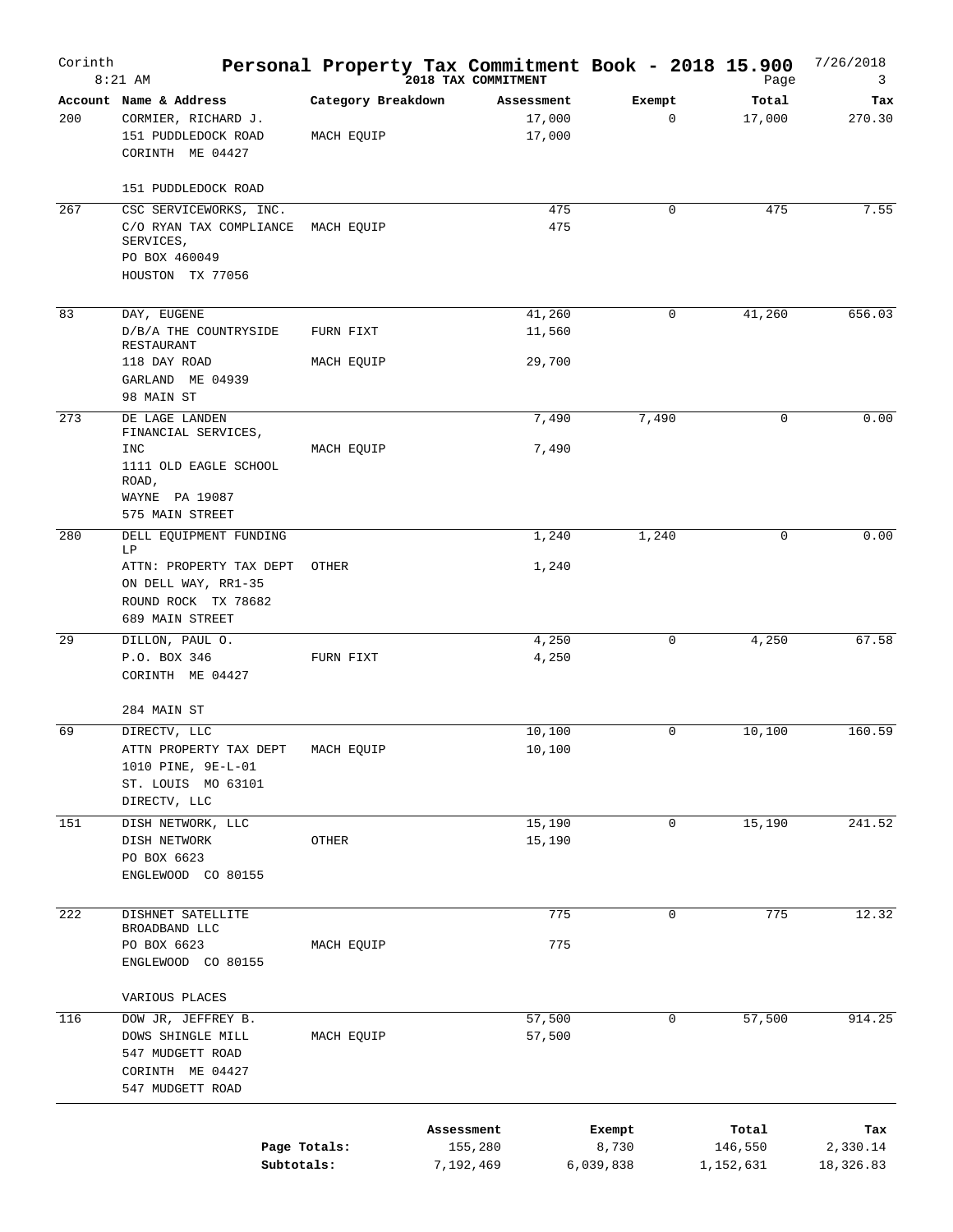| Corinth | $8:21$ AM                                                                                                                          |                                  | Personal Property Tax Commitment Book - 2018 15.900<br>2018 TAX COMMITMENT |                          | Page                          | 7/26/2018<br>4               |
|---------|------------------------------------------------------------------------------------------------------------------------------------|----------------------------------|----------------------------------------------------------------------------|--------------------------|-------------------------------|------------------------------|
| 30      | Account Name & Address<br>DUNHAM, ANDREW<br>365 MAIN STREET<br>CORINTH ME 04427                                                    | Category Breakdown<br>MACH EQUIP | Assessment<br>5,000<br>5,000                                               | Exempt<br>0              | Total<br>5,000                | Tax<br>79.50                 |
|         | 365 MAIN STREET                                                                                                                    |                                  |                                                                            |                          |                               |                              |
| 172     | <b>DUNKIN DONUTS</b><br>C/O LUCIANO LIMA<br>674 MT. HOPE AVE SUITE<br>2<br>BANGOR ME 04401                                         | FURN FIXT<br>MACH EQUIP          | 124,000<br>13,000<br>111,000                                               | $\mathbf 0$              | 124,000                       | 1,971.60                     |
|         | IN TRADEWINDS                                                                                                                      |                                  |                                                                            |                          |                               |                              |
| 241     | EDUCATION NETWORKS OF<br>AMERICA<br>618 GRASSMERE PARK<br>SUITE 12<br>NASHVILLE TN 37211                                           | MACH EQUIP                       | 2,200<br>2,200                                                             | $\mathbf 0$              | 2,200                         | 34.98                        |
|         | 416 MAIN STREET                                                                                                                    |                                  |                                                                            |                          |                               |                              |
| 268     | ELAVON INC.<br>2 CONCOURSE PARKWAY<br>SUITE 800<br>ATLANTA GA 30328                                                                | MACH EQUIP                       | 4,140<br>4,140                                                             | $\mathbf 0$              | 4,140                         | 65.83                        |
| 141     | ELLIOTT, CALVIN<br>97 MAIN ST<br>CORINTH ME 04427                                                                                  | MACH EQUIP                       | 16,540<br>16,540                                                           | $\mathbf 0$              | 16,540                        | 262.99                       |
|         | 97 MAIN STREET                                                                                                                     |                                  |                                                                            |                          |                               |                              |
| 112     | EMILIO ESTATES, INC.<br>465 WEST CORINTH ROAD<br>CORINTH ME 04427                                                                  | FURN FIXT                        | 14,820<br>14,820                                                           | $\mathbf 0$              | 14,820                        | 235.64                       |
|         | 465 WEST CORINTH RD                                                                                                                |                                  |                                                                            |                          |                               |                              |
| 132     | FAIRPOINT<br>COMMUNICATION, INC<br>ATTN: TAX DEPT<br>770 ELM STREET 2ND<br>FLOOR<br>MANCHESTER NH<br>03101-0000<br>343 MAIN STREET | MACH EQUIP                       | 52,970<br>52,970                                                           | $\mathbf 0$              | 52,970                        | 842.22                       |
| 190     | FAMILY DOLLAR STORE<br>GRANT THORNTON LLP<br>PO BOX 59365<br>SCHAUMBURG IL<br>60159-0365<br>480 MAIN STREET                        | MACH EQUIP                       | 55,180<br>55,180                                                           | $\mathbf 0$              | 55,180                        | 877.36                       |
| 183     | FLEMING,<br>MARIA                                                                                                                  |                                  | 20,100                                                                     | 0                        | 20,100                        | 319.59                       |
|         | 307 MAIN STREET<br>CORINTH ME 04427                                                                                                | MACH EQUIP                       | 20,100                                                                     |                          |                               |                              |
|         | 307 MAIN STREET                                                                                                                    |                                  |                                                                            |                          |                               |                              |
| 102     | GCN HOLDING LLC<br>7303 SE LAKE ROAD<br>PORTLAND OR 97267                                                                          | MACH EQUIP                       | 275<br>275                                                                 | $\mathbf 0$              | 275                           | 4.37                         |
|         | 86 MAIN STREET                                                                                                                     |                                  |                                                                            |                          |                               |                              |
|         | Page Totals:<br>Subtotals:                                                                                                         |                                  | Assessment<br>295,225<br>7,487,694                                         | Exempt<br>0<br>6,039,838 | Total<br>295,225<br>1,447,856 | Tax<br>4,694.08<br>23,020.91 |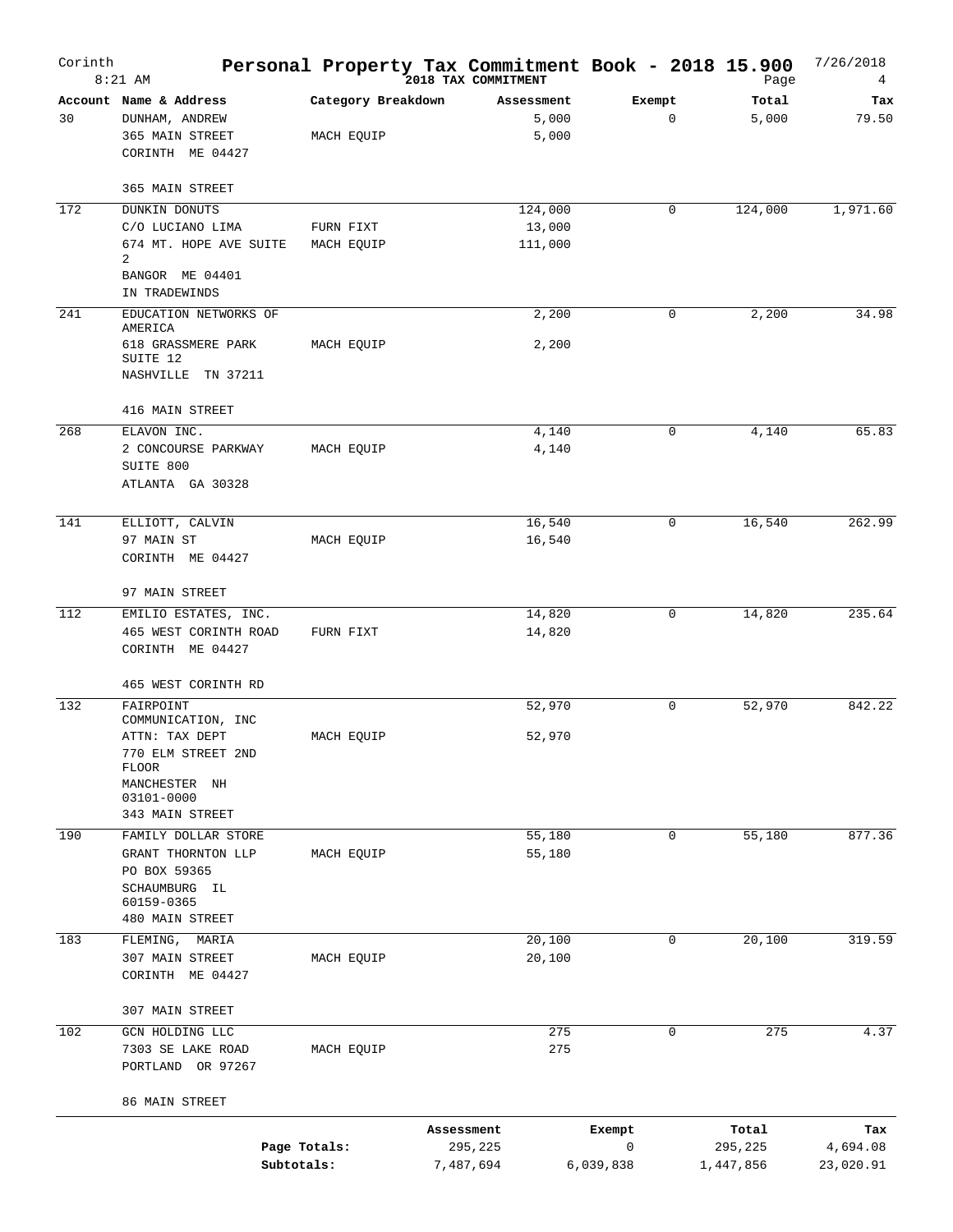| Corinth | $8:21$ AM                                                                                  |                         | Personal Property Tax Commitment Book - 2018 15.900<br>2018 TAX COMMITMENT |                                | Page                          | 7/26/2018<br>5               |
|---------|--------------------------------------------------------------------------------------------|-------------------------|----------------------------------------------------------------------------|--------------------------------|-------------------------------|------------------------------|
| 220     | Account Name & Address<br>GLAYZE NAIL CARE                                                 | Category Breakdown      | Assessment<br>2,000                                                        | Exempt<br>$\mathbf 0$          | Total<br>2,000                | Tax<br>31.80                 |
|         | STUDIOS<br>C/O RHODA UNDERHILL<br>PO BOX 159<br>STETSON ME 04480                           | FURN FIXT               | 2,000                                                                      |                                |                               |                              |
|         | 110 WEST CORINTH ROAD                                                                      |                         |                                                                            |                                |                               |                              |
| 39      | GRANT, B. L. & SON LLC<br>176 WEST CORINTH ROAD<br>CORINTH ME 04427                        | MACH EQUIP              | 181,400<br>181,400                                                         | 148,500                        | 32,900                        | 523.11                       |
|         | 176 WEST CORINTH RD                                                                        |                         |                                                                            |                                |                               |                              |
| 196     | GRANT, BARBARA J<br>LAST FURROW ENT.<br>729 TATE ROAD<br>CORINTH ME 04427<br>729 TATE ROAD | MACH EQUIP              | 14,290<br>14,290                                                           | 0                              | 14,290                        | 227.21                       |
| 40      | GRANT-POULIN, WANDA M.<br>110 WEST CORINTH ROAD<br>CORINTH ME 04427                        | MACH EQUIP              | 3,510<br>3,510                                                             | 0                              | 3,510                         | 55.81                        |
|         | 110 WEST CORINTH ROAD                                                                      |                         |                                                                            |                                |                               |                              |
| 123     | GRAYHAWK LEASING LLC<br>ATTN: TAX DEPT 3A-300<br>PO BOX 660937<br>DALLAS TX 75266-0937     | MACH EQUIP              | 30,050<br>30,050                                                           | 0                              | 30,050                        | 477.80                       |
| 35      | HALLER, SHERRY                                                                             |                         | 3,000                                                                      | 0                              | 3,000                         | 47.70                        |
|         | HOMETOWN PIZZA & DELI<br>PO BOX 612<br>CORINTH ME 04427                                    | FURN FIXT<br>MACH EQUIP | 100<br>2,900                                                               |                                |                               |                              |
| 250     | 325 MAIN STREET<br>HEART & SOUL CUSTOMS                                                    |                         | 1,600                                                                      | 0                              | 1,600                         | 25.44                        |
|         | TATTOO STUDIO<br>486 MCCARD RD<br>CORINTH ME 04427                                         | MACH EQUIP              | 1,600                                                                      |                                |                               |                              |
|         | 313 MAIN STREET SUITE B                                                                    |                         |                                                                            |                                |                               |                              |
| 46      | HICKS, TERRY                                                                               |                         | 122,800                                                                    | 0                              | 122,800                       | 1,952.52                     |
|         | 121 BEANS MILL ROAD<br>CORINTH ME 04427                                                    | MACH EQUIP              | 122,800                                                                    |                                |                               |                              |
|         | 121 BEANS MILL RD                                                                          |                         |                                                                            |                                |                               |                              |
| 236     | HUGHES NETWORK SYSTEMS<br><b>LLC</b><br>C/O RYAN TAX COMPLIANCE                            | MACH EQUIP              | 1,090<br>1,090                                                             | 0                              | 1,090                         | 17.33                        |
|         | <b>SERVICES</b><br>PO BOX 460049<br>HOUSTON TX 77056                                       |                         |                                                                            |                                |                               |                              |
| 269     | INTERFACE SECURITY<br>SYSTEM                                                               |                         | 1,420                                                                      | 0                              | 1,420                         | 22.58                        |
|         | C/O BROWN SMITH WALLACE<br>LLP<br>6 CITYPLACE DR, STE.<br>800<br>ST. LOUIS MO 63141        | OTHER                   | 1,420                                                                      |                                |                               |                              |
|         | 494 MAIN STREET                                                                            |                         |                                                                            |                                |                               |                              |
|         | Page Totals:<br>Subtotals:                                                                 |                         | Assessment<br>361,160<br>7,848,854                                         | Exempt<br>148,500<br>6,188,338 | Total<br>212,660<br>1,660,516 | Tax<br>3,381.30<br>26,402.21 |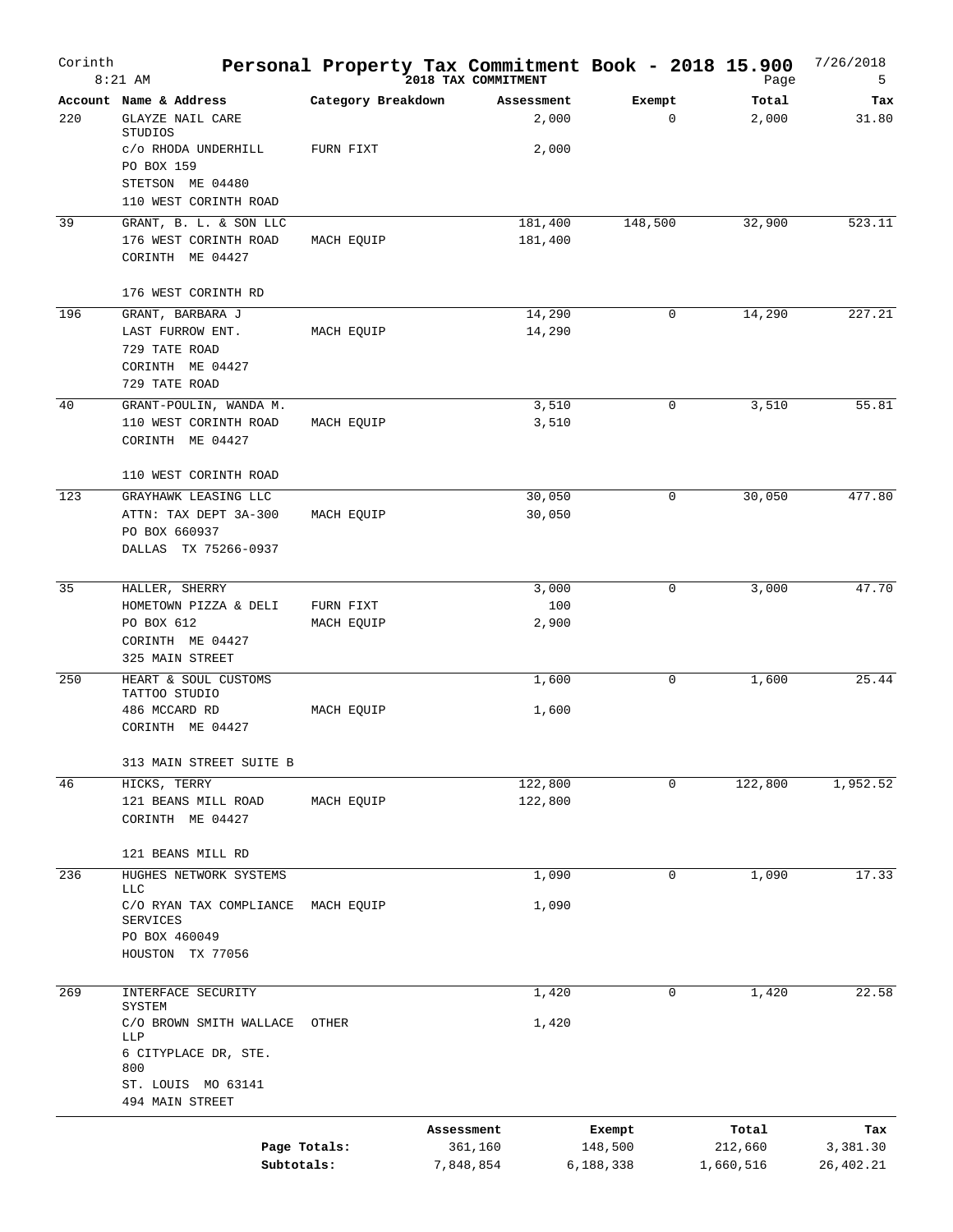| Corinth | $8:21$ AM                                                                                         |                    | Personal Property Tax Commitment Book - 2018 15.900<br>2018 TAX COMMITMENT |                  |                          |             | Page                          | 7/26/2018<br>6               |
|---------|---------------------------------------------------------------------------------------------------|--------------------|----------------------------------------------------------------------------|------------------|--------------------------|-------------|-------------------------------|------------------------------|
| 226     | Account Name & Address<br>KEYBANK NATIONAL<br>ASSOCIATION                                         | Category Breakdown | Assessment                                                                 | 800              | Exempt                   | $\mathbf 0$ | Total<br>800                  | Tax<br>12.72                 |
|         | PO BOX 22055<br>ALBANY NY 12201-5055                                                              | MACH EQUIP         |                                                                            | 800              |                          |             |                               |                              |
| 210     | 689 MAIN STREET                                                                                   |                    |                                                                            |                  |                          | 0           |                               | 930.15                       |
|         | KYC, LLC<br>86 MAIN STREET<br>CORINTH ME 04427<br>86 MAIN STREET                                  | MACH EQUIP         |                                                                            | 58,500<br>58,500 |                          |             | 58,500                        |                              |
| 270     | LEASE CORPORATION OF                                                                              |                    |                                                                            | 14,750           |                          | $\mathbf 0$ | 14,750                        | 234.53                       |
|         | AMERICA                                                                                           |                    |                                                                            |                  |                          |             |                               |                              |
|         | PO BOX 1297<br>TROY MI 48099                                                                      | MACH EQUIP         |                                                                            | 14,750           |                          |             |                               |                              |
|         | 575 MAIN ST                                                                                       |                    |                                                                            |                  |                          |             |                               |                              |
| 160     | LIBBY, JUSTIN<br>LIBBY'S DAIRY FARM<br>447 MAIN STREET<br>CORINTH ME 04427                        | MACH EQUIP         |                                                                            | 70,000<br>70,000 |                          | 0           | 70,000                        | 1,113.00                     |
| 214     | 447 MAIN STREET                                                                                   |                    |                                                                            | 7,250            |                          | 0           | 7,250                         | 115.28                       |
|         | MAINE FIBER COMPANY,<br>INC.<br>482 CONGRESS STREET<br>PORTLAND ME 04101                          | OTHER              |                                                                            | 7,250            |                          |             |                               |                              |
| 2       | MAINE SAVINGS FEDERAL<br>CREDIT UNION<br>P.O. BOX 347                                             | OTHER              |                                                                            | 83,250<br>83,250 |                          | 0           | 83,250                        | 1,323.68                     |
|         | HAMPDEN ME 04444<br>500 MAIN STREET                                                               |                    |                                                                            |                  |                          |             |                               |                              |
| 58      | MARTIN, SCOTT WILLIAM                                                                             |                    |                                                                            | 85,630           |                          | $\mathbf 0$ | 85,630                        | 1,361.52                     |
|         | SR.<br>MARTIN, KATIE GREATOREX MACH EQUIP<br>535 BLACK ROAD<br>CORINTH ME 04427<br>535 BLACK ROAD |                    |                                                                            | 85,630           |                          |             |                               |                              |
| 147     | MRS. SNIPPY'S HAIR                                                                                |                    |                                                                            | 2,600            |                          | $\mathbf 0$ | 2,600                         | 41.34                        |
|         | SALON<br>C/O WANDA ST. PETER<br>113 HUDSON RD<br>CORINTH ME 04427                                 | FURN FIXT          |                                                                            | 2,600            |                          |             |                               |                              |
|         | 535 MAIN STREET SUITE 1                                                                           |                    |                                                                            |                  |                          |             |                               |                              |
| 191     | MUNSON, SHAWN<br>929 MAIN STREET<br>CORINTH ME 04427                                              | MACH EQUIP         |                                                                            | 3,500<br>3,500   |                          | $\mathbf 0$ | 3,500                         | 55.65                        |
|         | 929 MAIN STREET                                                                                   |                    |                                                                            |                  |                          |             |                               |                              |
| 170     | PEDERSEN, GEORGE M.<br>419 BLACK ROAD<br>CORINTH ME 04427                                         | MACH EQUIP         |                                                                            | 10,000<br>10,000 |                          | 0           | 10,000                        | 159.00                       |
|         | 419 BLACK ROAD                                                                                    |                    |                                                                            |                  |                          |             |                               |                              |
|         | Page Totals:<br>Subtotals:                                                                        |                    | Assessment<br>336,280<br>8,185,134                                         |                  | Exempt<br>0<br>6,188,338 |             | Total<br>336,280<br>1,996,796 | тах<br>5,346.87<br>31,749.08 |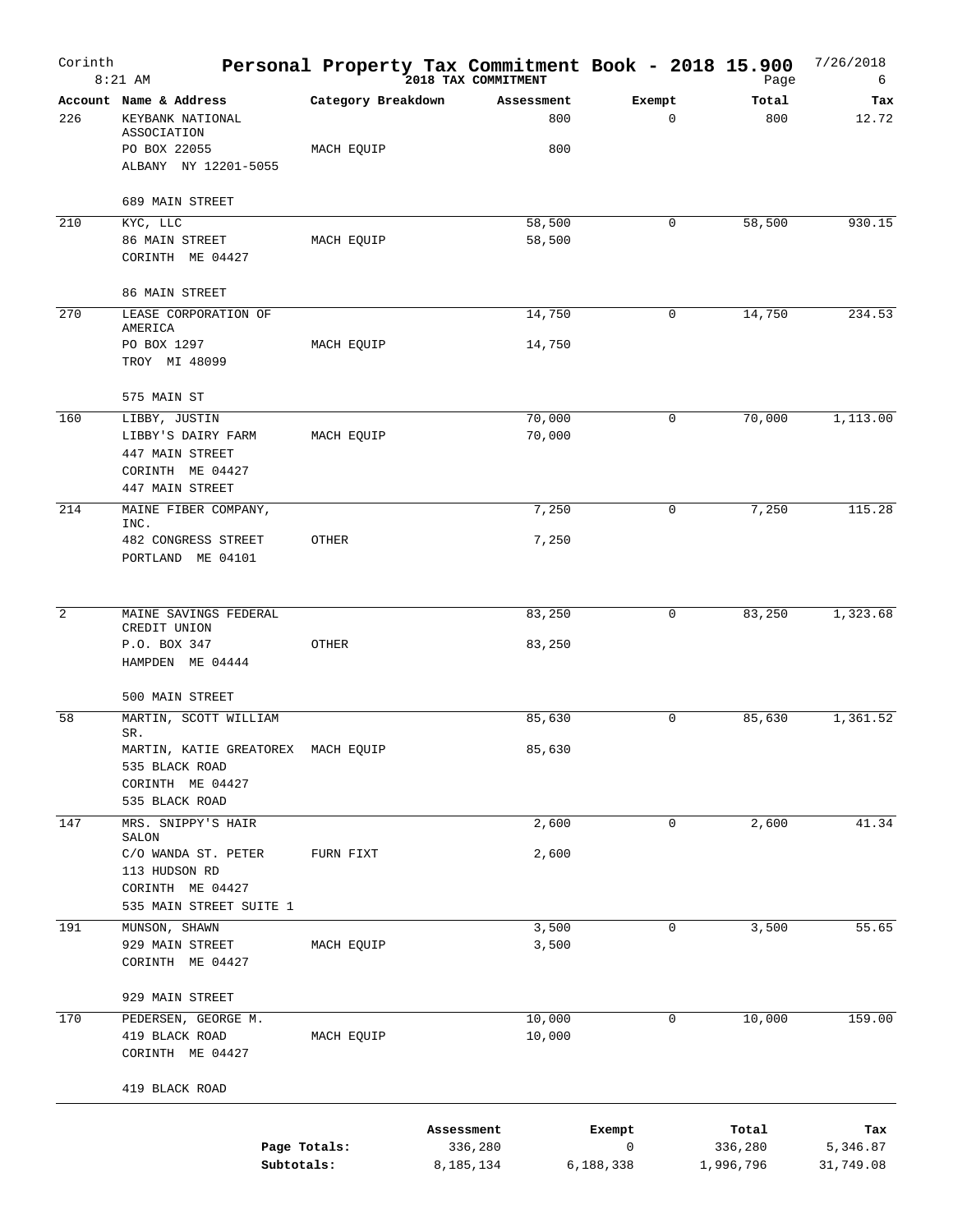| Corinth | $8:21$ AM                                                                                                                                 |                                  | Personal Property Tax Commitment Book - 2018 15.900<br>2018 TAX COMMITMENT |                  | Page             | 7/26/2018<br>7  |
|---------|-------------------------------------------------------------------------------------------------------------------------------------------|----------------------------------|----------------------------------------------------------------------------|------------------|------------------|-----------------|
| 281     | Account Name & Address<br>PNC EQUIPMENT FINANCE,<br>LLC<br>995 DALTON AVE<br>CINCINNATI OH 45203                                          | Category Breakdown<br>MACH EQUIP | Assessment<br>37,020<br>37,020                                             | Exempt<br>0      | Total<br>37,020  | Tax<br>588.62   |
| 118     | POMEROY, JOHN E.<br>DBA POMEROY'S GARAGE<br>303 MCCARD ROAD<br>CORINTH ME 04427<br>301 MCCARD ROAD                                        | MACH EQUIP                       | 25,630<br>25,630                                                           | 0                | 25,630           | 407.52          |
| 206     | ROAD RUNNER HOLDCO LLC<br>DBA<br>C/O TIME WARNER CABLE<br>TAX DEPT<br>PO BOX 7467<br>CHARLOTTE NC<br>28241-7467                           | MACH EQUIP                       | 6,400<br>6,400                                                             | 0                | 6,400            | 101.76          |
| 71      | ROCKWELL, FLOYD<br>P.O. BOX 33<br>CORINTH ME 04427                                                                                        | MACH EQUIP                       | 11,000<br>11,000                                                           | 0                | 11,000           | 174.90          |
| 74      | 196 MAIN ST<br>ROWE JR, MONCENA R.<br>44 HARVEY HIGHLANDS<br>CORINTH ME 04427                                                             | MACH EQUIP                       | 28,600<br>28,600                                                           | 0                | 28,600           | 454.74          |
|         | 774 MAIN STREET                                                                                                                           |                                  |                                                                            |                  |                  |                 |
| 136     | SCIENTIFIC GAMES<br>INTERNATIONAL INC<br>C/O RYAN LLCREUTERS<br>INC.<br>P.O. BOX 4900<br>SCOTTSDALE AZ<br>85261-4900<br>624 MAIN ST       | MACH EQUIP                       | 1,750<br>1,750                                                             | 0                | 1,750            | 27.83           |
| 221     | SMUCKER FOODSERVICE,<br>INC.<br>C/O BDO USA, LLP<br>PROPERTY TAX SERV<br>PO BOX 3576<br>CHICAGO IL 60654<br>98 MAIN STREET                | FURN FIXT                        | 490<br>490                                                                 | 0                | 490              | 7.79            |
| 272     | SNAP-ON CREDIT LLC<br>CANDACE DYCKES<br>PT COMPLIANCE SERV.<br>DUCHARME, MCMI<br>PO BOX 80615<br>INDIANAPOLIS IN 46280<br>303 MCCARD ROAD | MACH EQUIP                       | 16,200<br>16,200                                                           | 16,200           | $\mathbf 0$      | 0.00            |
| 271     | SOMERSET CAPITAL GROUP,<br>LTD<br>612 WHEELERS FARMS ROAD<br>MILFORD CT 06461-1673<br>485 MAIN STREET                                     | OTHER                            | 850<br>850                                                                 | 0                | 850              | 13.52           |
|         | Page Totals:                                                                                                                              |                                  | Assessment<br>127,940                                                      | Exempt<br>16,200 | Total<br>111,740 | Tax<br>1,776.68 |

**Subtotals:** 8,313,074 6,204,538 2,108,536 33,525.76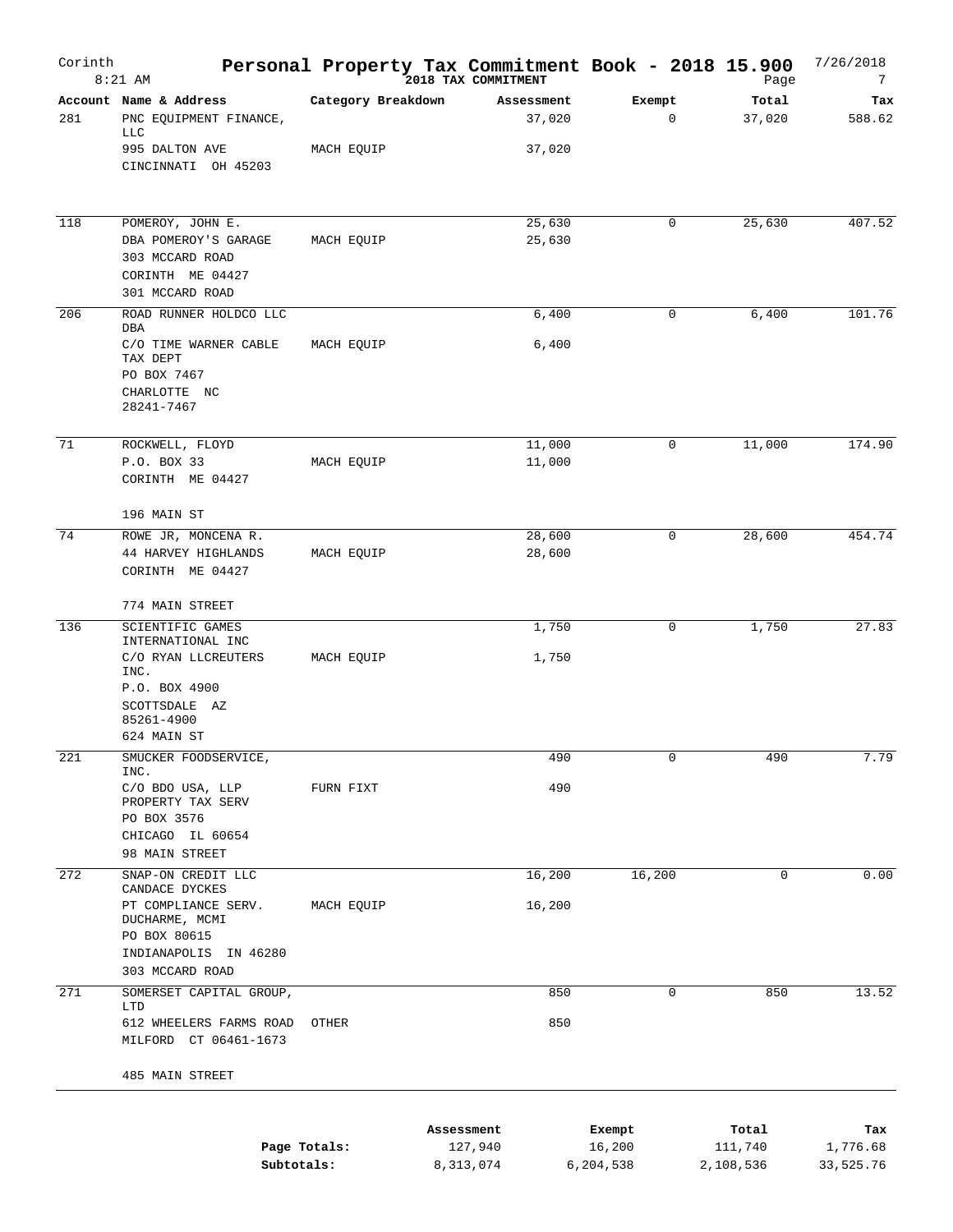| Corinth | $8:21$ AM                                                                                                                    | Personal Property Tax Commitment Book - 2018 15.900 | 2018 TAX COMMITMENT                 |             | Page           | 7/26/2018<br>8 |
|---------|------------------------------------------------------------------------------------------------------------------------------|-----------------------------------------------------|-------------------------------------|-------------|----------------|----------------|
| 201     | Account Name & Address<br>SPEED, GERALD<br>C/O VERNON SPEED<br>10 O'ROAK ROAD<br>CORINTH ME 04427<br>GARLAND ROAD            | Category Breakdown<br>MACH EQUIP                    | Assessment<br>9,250<br>9,250        | Exempt<br>0 | Total<br>9,250 | Tax<br>147.08  |
| 79      | STROUT, JOSEPH K.<br>416 BEANS MILL ROAD<br>CORINTH ME 04427                                                                 | MACH EQUIP                                          | 24,500<br>24,500                    | 0           | 24,500         | 389.55         |
| 44      | 431 BEANS MILL RD<br>T & P LUMBER, INC<br>CRESCENT LUMBER COMPANY<br>60 FOWLER ROAD<br>ORRINGTON ME 04474<br>534 MAIN STREET | FURN FIXT<br>MACH EQUIP<br>OTHER                    | 30,500<br>10,000<br>5,000<br>15,500 | 0           | 30,500         | 484.95         |
| 82      | TATE, BERNADINE<br>1004 MAIN STREET<br>CORINTH ME 04427<br>1004 MAIN ST                                                      | MACH EQUIP                                          | 71,500<br>71,500                    | 0           | 71,500         | 1,136.85       |
| 253     | THE COCA-COLA COMPANY<br>PO BOX 4440<br>BRANDON FL 33509-4440<br>658 MAIN STREET                                             | MACH EQUIP                                          | 1,420<br>1,420                      | 0           | 1,420          | 22.58          |
| 249     | THE NEON PIPE<br>KNEELAND, KEVIN<br>61 ATKINSON ROAD<br>CHARLESTON ME 04422<br>313 MAIN STREET SUITE C                       | MACH EQUIP                                          | 3,230<br>3,230                      | 0           | 3,230          | 51.36          |
| 84      | THOMAS, FRANK P.<br>TRUSTEE<br>364 GARLAND ROAD<br>CORINTH ME 04427<br>364 GARLAND RD                                        | MACH EQUIP                                          | 4,200<br>4,200                      | 0           | 4,200          | 66.78          |
| 184     | THOMAS, PAUL<br>410 GARLAND ROAD<br>CORINTH ME 04427<br>364 GARLAND ROAD                                                     | MACH EQUIP                                          | 3,550<br>3,550                      | 0           | 3,550          | 56.45          |
| 85      | THOMPSON, RAYMOND E.<br>17 HUDSON ROAD<br>CORINTH ME 04427<br>358 MAIN STREET                                                | MACH EQUIP                                          | 28,270<br>28,270                    | 0           | 28,270         | 449.49         |
| 86      | THOMPSON, RAYMOND E.<br>THOMPSON, PAULA W.<br>17 HUDSON ROAD<br>CORINTH ME 04427<br>17 HUDSON ROAD                           | MACH EQUIP                                          | 42,500<br>42,500                    | 0           | 42,500         | 675.75         |

|              | Assessment | Exempt    | Total     | Tax       |
|--------------|------------|-----------|-----------|-----------|
| Page Totals: | 218,920    |           | 218,920   | 3,480.84  |
| Subtotals:   | 8,531,994  | 6,204,538 | 2,327,456 | 37,006.60 |